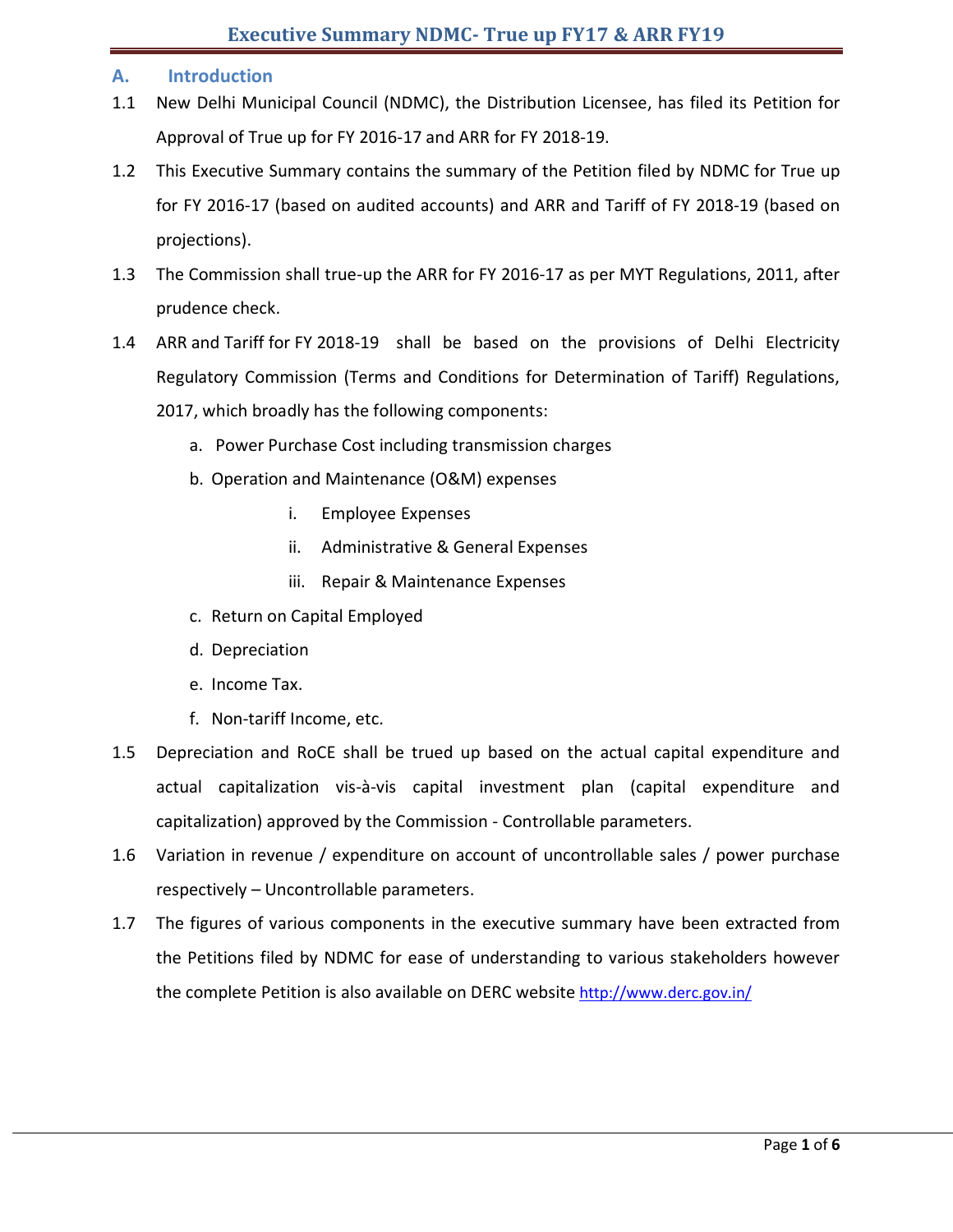# **B. TRUE UP OF FY 2016-17**

1.8 NDMC has submitted that Energy Sales for FY 2016-17 as 1312.44 MU based on actual as follows:

| SI. No | <b>Consumer Category</b>      | <b>Actual</b> |
|--------|-------------------------------|---------------|
| 1      | Domestic                      | 256.22        |
| 2      | Non Domestic                  | 245.97        |
| 3      | Mixed Load                    | 748.28        |
| 4      | <b>Small Industrial Power</b> | 0.05          |
| 5      | <b>Public Lighting</b>        | 8.58          |
| 6      | <b>Others</b>                 | 11.51         |
| 7      | <b>DMRC</b>                   | 41.84         |
|        | Total                         | 1312.44       |

**Table 1: Energy Sales for FY 2016-17 (MU)**

1.9 The AT&C loss along-with Distribution Loss and Collection Efficiency for FY 2016-17 sought by NDMC is as follows:

| SI. No. | <b>Particulars</b>           | <b>Actual</b> |  |
|---------|------------------------------|---------------|--|
|         | AT&C Loss                    | 15.67%        |  |
|         | <b>Distribution Loss</b>     | 12.97%        |  |
|         | <b>Collection Efficiency</b> | 96.89%        |  |

#### **Table 2: AT&C Loss for FY 2016-17 (%)**

1.10 The Power Purchase Quantum and Cost submitted by NDMC for FY 2016-17 is as follows:

| Table 3: Power Purchase Quantum for FY 2016-17 (MU) |  |
|-----------------------------------------------------|--|
|                                                     |  |

| Sl. No         | <b>Particulars</b>                            | <b>Actual</b> |
|----------------|-----------------------------------------------|---------------|
| 1              | <b>Power Purchase from Central Stations</b>   | 423.83        |
| $\overline{2}$ | <b>Interstate Transmission Losses</b>         | 14.83         |
| 3              | Net Power Purchase from Central Stations      | 409.00        |
| 4              | <b>Power Purchase from State Stations</b>     | 958.12        |
| 5              | <b>Power Purchase from Short Term Sources</b> | 265.09        |
| 6              | Power Purchase from Renewable Sources         | 0.62          |
| 7              | <b>Gross Power Purchase</b>                   | 1,632.84      |
| 8              | Intra State Transmission Loss                 | 10.32         |
| 9              | <b>Net Power Available at NDMC Periphery</b>  | 1,622.52      |
| 10             | Sale of Surplus Power                         | 114.51        |
| 11             | <b>Net Power available for Retail sales</b>   | 1,508.01      |

#### **Table 4: Power Purchase Cost for FY2016-17 (Rs. Crore)**

| SI. No | <b>Particulars</b>                        | <b>Actual</b> |
|--------|-------------------------------------------|---------------|
| 1      | <b>Gross Power Purchase Cost</b>          |               |
| 2      | Cost of Short term and Renewable Purchase | 769.18        |
| 3      | Less Revenue from Sale of Power           | 33.70         |
| 4      | Rebate on Power Purchase Cost             | 14.71         |
| 5      | <b>Net Power Purchase Cost</b>            |               |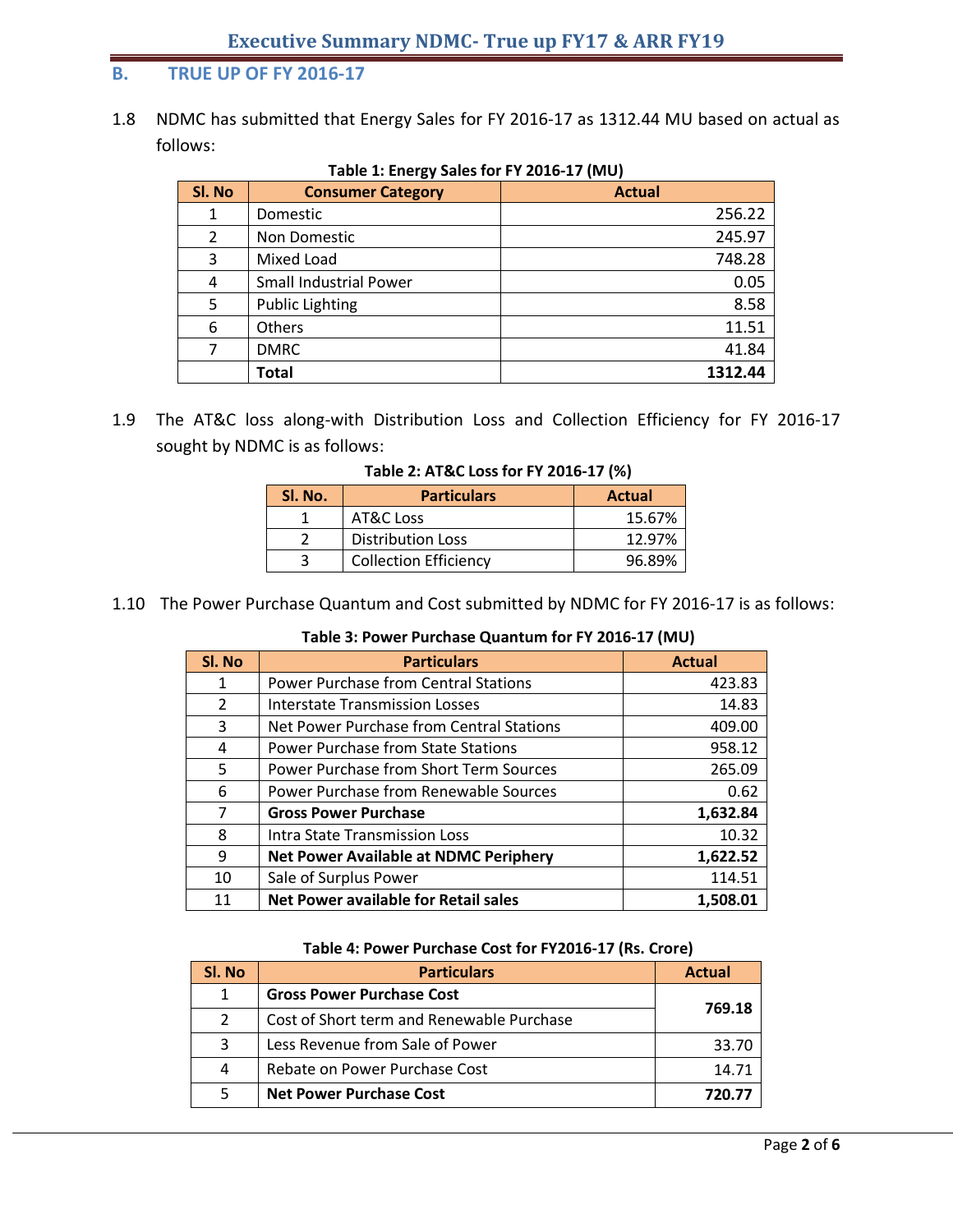# **Executive Summary NDMC- True up FY17 & ARR FY19**

| SI. No | <b>Particulars</b>                             | <b>Actual</b> |
|--------|------------------------------------------------|---------------|
| 6      | <b>Intrastate Transmission Charges</b>         | 27.00         |
|        | Intrastate Transmission Charges including SLDC | 39.47         |
| 8      | <b>Total Transmission Charges</b>              | 66.47         |
| 9      | Rebate on Transmission Charges                 | 1.33          |
| 10     | <b>Net Transmission Charges</b>                | 65.14         |
| 11     | <b>Total Power Purchase Cost for True-up</b>   | 785.91        |

1.11 The O&M Expenses as considered by NDMC during FY 2016-17 is as follows:

| Table 5: O&IVI Expenses for FT 2016-17 (KS. Crore) |                               |               |  |  |
|----------------------------------------------------|-------------------------------|---------------|--|--|
| SI. No                                             | <b>Particulars</b>            | <b>Actual</b> |  |  |
|                                                    | <b>Employee Expenses</b>      | 219.52        |  |  |
|                                                    | A&G Expenses                  | 10.24         |  |  |
| 3                                                  | <b>R&amp;M Expenses</b>       | 55.83         |  |  |
| 4                                                  | <b>Gross O&amp;M Expenses</b> |               |  |  |
| 5                                                  | <b>Efficiency Factor</b>      |               |  |  |
| 6                                                  | Less: Efficiency Improvement  |               |  |  |
|                                                    | <b>Net O&amp;M Expenses</b>   | 285.59        |  |  |

# **Table 5: O&M Expenses for FY 2016-17 (Rs. Crore)**

- 1.12 NDMC has submitted that they are exempted from paying the Income Tax, therefore claim for such tax liabilities has not been proposed in the Petition.
- 1.13 The ARR claimed during FY 2016-17 is tabulated below:

# **Table 6: ARR for FY 2016-17 as submitted by NDMC (Rs. Crore)**

| Sl. No | <b>Description</b>                                        | <b>Actual</b> |
|--------|-----------------------------------------------------------|---------------|
| 1      | Cost of Power purchase, including T&D Losses              | 735.48        |
| 2      | Inter-state Transmission charges                          | 27.00         |
| 3      | Intra-state Transmission charges (Including SLDC charges) | 39.47         |
|        | Rebate on Timely payments                                 | $-16.04$      |
| 4      | Net Operation & Maintenance (O&M)                         | 285.59        |
| 5      | Depreciation                                              | 32.69         |
| 6      | Administrative Dept. & Civil Eng. Dept.                   | 45.37         |
| 7      | <b>ROCE</b>                                               | 65.72         |
| 8      | Income Tax                                                |               |
| 9      | Less: Non-Tariff Income                                   | 2.13          |
| 10     | <b>Aggregate Revenue Requirement</b>                      | 1.213.15      |

# 1.14 The Revenue Surplus/(Gap) for FY 2016-17 is as follows:

# **Table 7: Revenue (Gap) for FY 2016-17 (Rs. Crore)**

| SI. No | <b>Particulars</b>            | <b>Actual</b> |
|--------|-------------------------------|---------------|
|        | ARR                           | 1,213.15      |
|        | Revenue Available Towards ARR | 1,091.15      |
| ્ર     | <b>Revenue (Gap)/Surplus</b>  | -122.00       |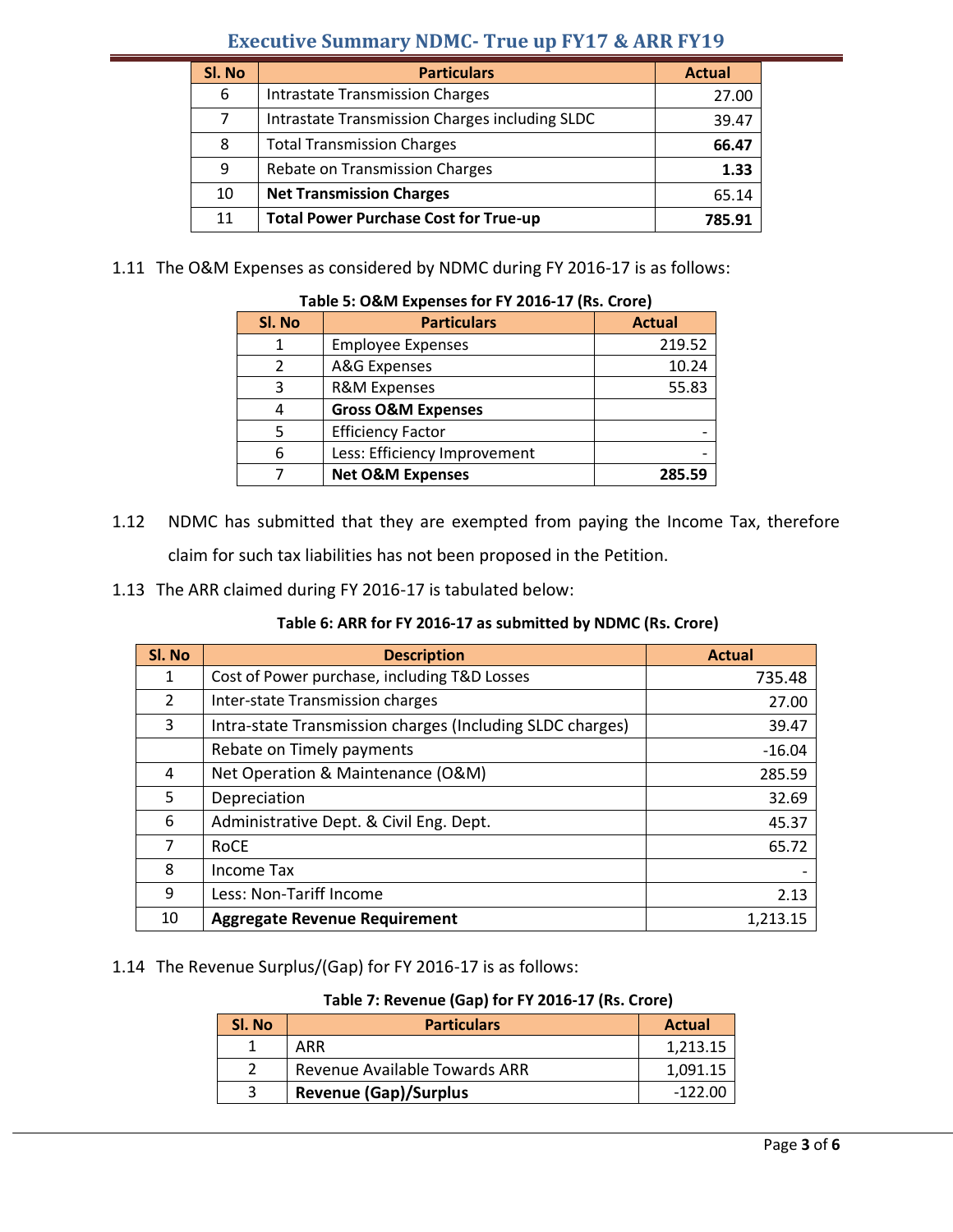# **C. Aggregate Revenue Requirement for FY 2018-19**

| <b>Consumer</b><br><b>Category</b> | 2016-17 | 2017-18 | YOY growth rate<br><b>FY 2017-18 over</b><br>FY 2016-17 | <b>Escalation rate</b><br>used for Projection<br>sales in FY 19 | FY 2018-19<br><b>Projections</b> |
|------------------------------------|---------|---------|---------------------------------------------------------|-----------------------------------------------------------------|----------------------------------|
| Domestic                           | 256.22  | 267.32  | 4.33%                                                   |                                                                 | 272.66                           |
| Non Domestic                       | 994.25  | 1057.19 | 6.33%                                                   |                                                                 | 1078.34                          |
| <b>Industrial</b>                  | 0.05    | 0.05    | 1.45%                                                   |                                                                 | 0.05                             |
| <b>Public Lighting</b>             | 8.58    | 7.78    | $-9.37%$                                                |                                                                 | 7.93                             |
| DMRC supply<br>Voltage wise        | 41.84   | 60.89   | 45.52%                                                  | 2%                                                              | 62.11                            |
| Temporary<br>Supply                | 11.51   | 11.74   | -                                                       |                                                                 | 11.97                            |
| <b>Total</b>                       | 1312.44 | 1404.96 | 6.15%                                                   |                                                                 | 1433.06                          |

#### **Table 8: Category-wise Energy Sales for FY 2018-19 (MU)**

1.15 The AT&C Loss, Distribution Loss & Collection Efficiency for FY 2018-19 are as follows:

#### **Table 9: AT&C Loss, Distribution Loss & Collection Efficiency for FY 2018-19**

| SI. No. | <b>Particulars</b>           | FY 2018-19 |
|---------|------------------------------|------------|
|         | <b>Distribution Loss</b>     | 10.00%     |
|         | <b>Collection Efficiency</b> | 99.00%     |
|         | AT&C losses                  | 10.90%     |

# 1.16 The Energy Requirement for FY 2018-19 is as follows:

#### **Table 10: Energy Requirement Projections for FY 2018-19**

| SI. No. | <b>Particulars</b>                             | FY 2018-19 |
|---------|------------------------------------------------|------------|
|         | <b>Energy Requirement</b>                      |            |
|         | Energy Sales (MU)                              | 1433.06    |
|         | Distribution Loss (%)                          | 10.00%     |
|         | Distribution Loss (MU)                         | 159.23     |
| 4       | Energy Required at Distribution Periphery (MU) | 1592.33    |

1.17 The Energy Balance for FY 2018-19 is as follows:

#### **Table 11: Energy Balance Projections for FY 2018-19 (in MU)**

| Sl. No. | <b>Particulars</b>                               | FY 2018-19 |
|---------|--------------------------------------------------|------------|
| A       | <b>Energy Requirement</b>                        |            |
|         | <b>Energy Sales</b>                              | 1,433.06   |
|         | Distribution Loss (%)                            | 10.00%     |
| 3       | Distribution Loss (MU)                           | 159.27     |
| 4       | <b>Energy Required at Distribution Periphery</b> | 1,592.33   |
| B       | <b>Energy Availability</b>                       |            |
|         | Power Purchase from CGS outside the State        | 498.23     |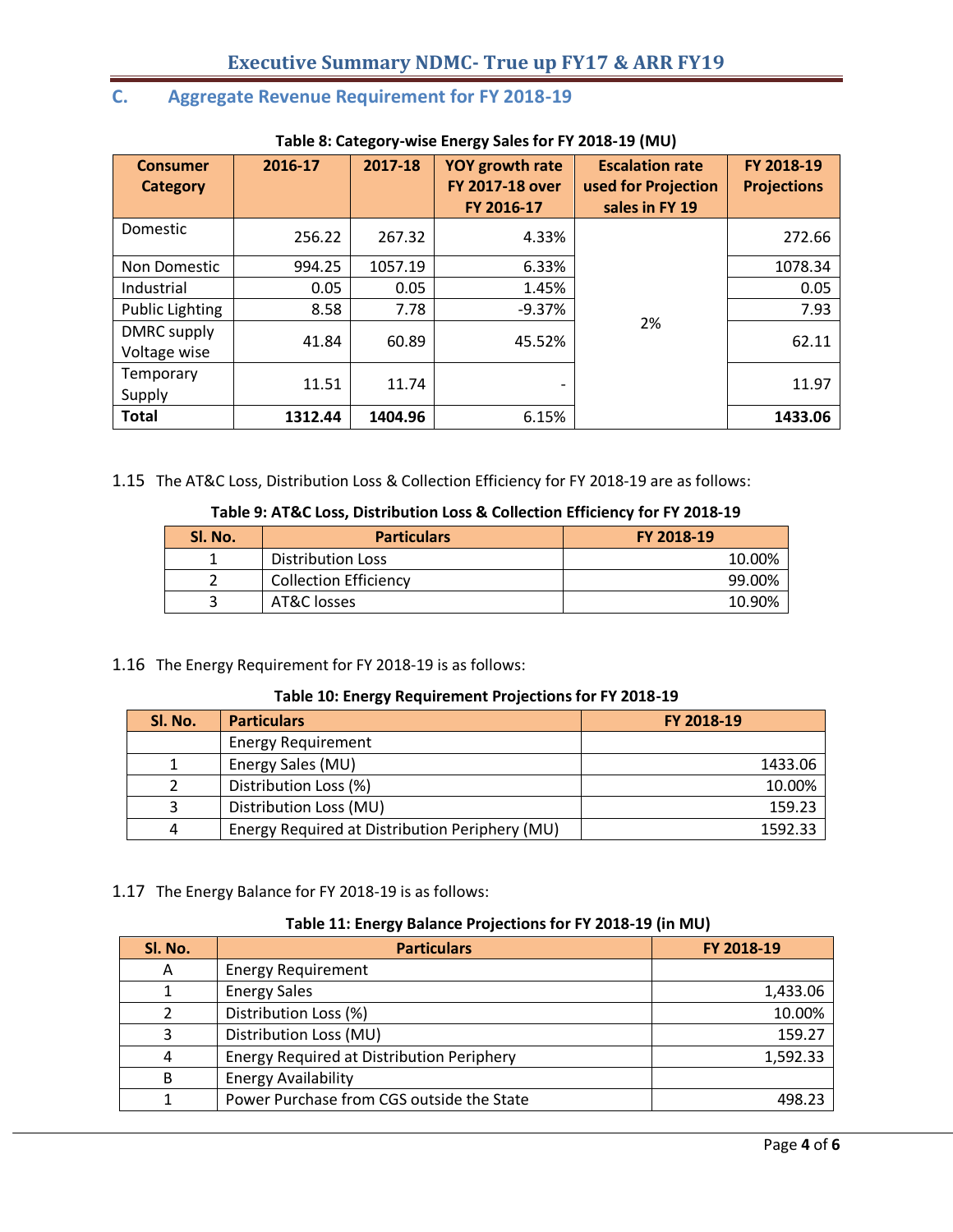# **Executive Summary NDMC- True up FY17 & ARR FY19**

| Sl. No. | <b>Particulars</b>                                                | FY 2018-19 |
|---------|-------------------------------------------------------------------|------------|
| 2       | Power Purchase from within the State                              | 1,034.89   |
| 3       | Renewable Energy Procurement for Non-Solar RPO<br>(including MSW) | 9.35       |
|         | Renewable Energy Procurement for Solar RPO                        |            |
|         | Purchase/ (Sale) from Short Term and Bilateral Sources            | 76.76      |
| 6       | Gross Power Purchase Quantum                                      | 1,619.22   |
|         | DTL Transmission losses (%)                                       | 26.89      |
| 8       | <b>Energy Available</b>                                           | 1,592.33   |

1.18 The O&M Expenses projected for FY 2018-19 is as follows:

#### **Table 12: O&M Expenses Projected for FY 2018-19 (Rs. Crore)**

| SI. No. | <b>Particulars</b>      | FY 2018-19 |
|---------|-------------------------|------------|
|         | Employee Expenses       | 154.68     |
|         | A & G                   | 11.42      |
|         | R & M                   | 62.27      |
| 4       | <b>O&amp;M Expenses</b> | 228.38     |

1.19 The Non Tariff Income for FY 2018-19 is as follows:

#### **Table 13: Projected Non-Tariff Income for FY 2018-19 (Rs. Crore)**

| <b>Non-Tariff Income</b> | FY 2018-19 |  |  |
|--------------------------|------------|--|--|
| Total                    |            |  |  |

#### 1.20 The projected ARR & Revenue Gap for FY 2018-19 is as follows:

### **Table 14: Projected ARR & Revenue Gap for FY 2018-19 (Rs. Crore)**

| SI. No.        | <b>Particulars</b>                                      | FY 2018-19 |
|----------------|---------------------------------------------------------|------------|
| 1              | Cost of power purchase, including T&D Losses            | 809.20     |
| $\overline{2}$ | Inter-State Transmission charges                        | 29.94      |
| 3              | Intra-state Transmission charges including SLDC charges | 43.77      |
|                | <b>Rebate on Timely Payments</b>                        | $-17.66$   |
| 4              | Net Operation & Maintenance (O&M)                       | 228.38     |
| 5              | Depreciation                                            | 40.04      |
| 6              | Administrative Dept. & Civil Engg. Dept                 | 45.37      |
| $\overline{7}$ | <b>RoCE</b>                                             | 65.51      |
| 8              | Income Tax                                              |            |
| 9              | Aggregate Revenue Requirement                           | 1244.55    |
| 10             | Less: Non-Tariff Income                                 | 2.37       |
| 11             | Aggregate Revenue Requirement (9 - 10)                  | 1242.17    |
| 12             | <b>Revenue at Existing Tariff</b>                       | 1180.99    |
| 13             | Revenue (Gap)/Surplus for FY 2018-19 (11 - 12)          | (61.19)    |
| 14             | Revenue (Gap)/Surplus for FY 2017-18                    | (36.51)    |
| 15             | Revenue (Gap)/Surplus for FY 2016-17                    | (122.00)   |
| 16             | Total Revenue Gap to be adjusted in ARR FY 2018-19      | (219.70)   |